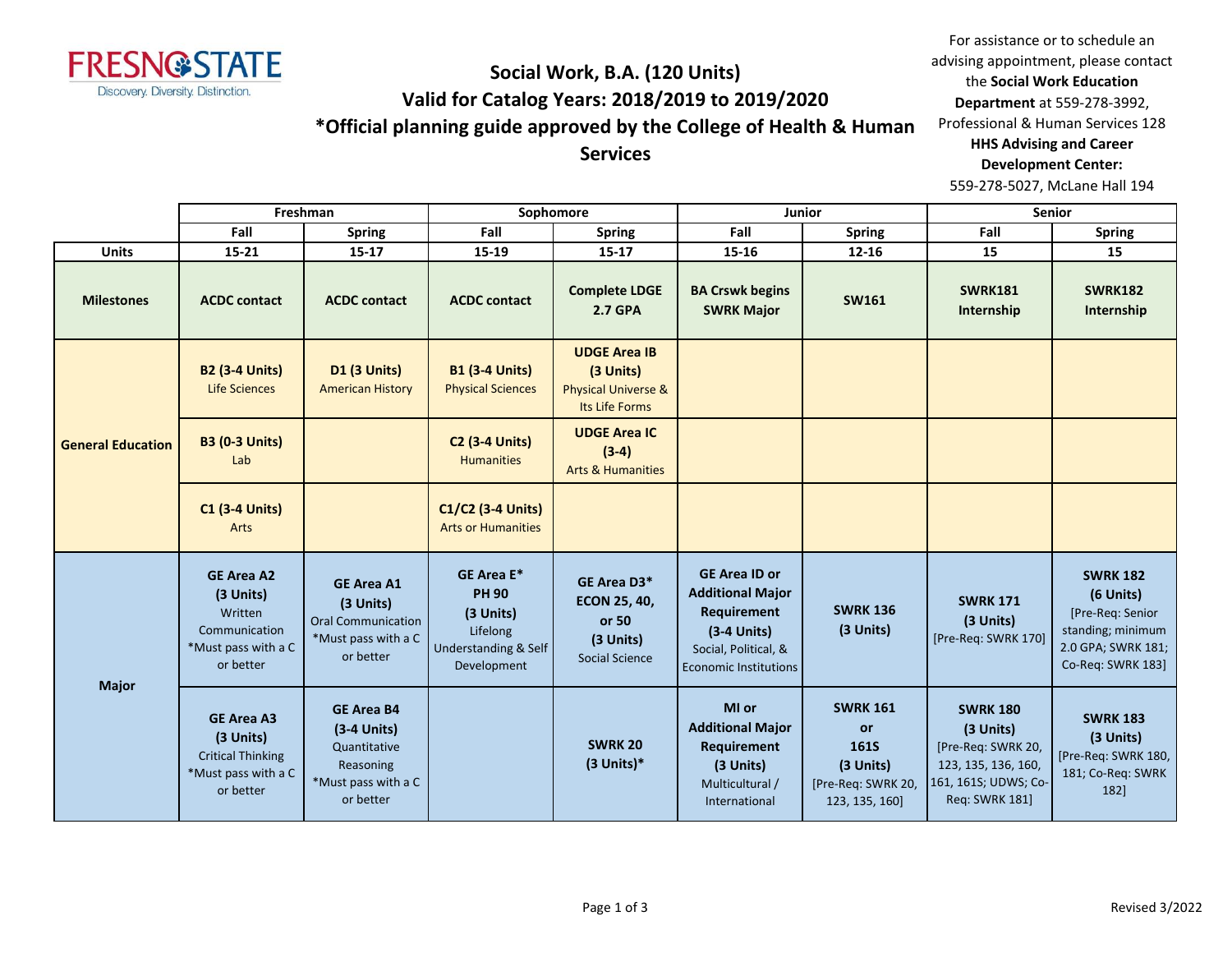

#### **Social Work, B.A. (120 Units) Valid for Catalog Years: 2018/2019 to 2019/2020 \*Official planning guide approved by the College of Health & Human Services**

For assistance or to schedule an advising appointment, please contact the **Social Work Education Department** at 559-278-3992, Professional & Human Services 128 **HHS Advising and Career Development Center:**  559-278-5027, McLane Hall 194

|                                                               |                 | Freshman                                           |                 | Sophomore       | Junior                                                                         |                                                                                                               |                                                                                                                                                                                                    | Senior                                                                                                      |
|---------------------------------------------------------------|-----------------|----------------------------------------------------|-----------------|-----------------|--------------------------------------------------------------------------------|---------------------------------------------------------------------------------------------------------------|----------------------------------------------------------------------------------------------------------------------------------------------------------------------------------------------------|-------------------------------------------------------------------------------------------------------------|
|                                                               | Fall            | <b>Spring</b>                                      | Fall            | <b>Spring</b>   | Fall                                                                           | <b>Spring</b>                                                                                                 | Fall                                                                                                                                                                                               | Spring                                                                                                      |
| <b>Units</b>                                                  | 15-21           | $15 - 17$                                          | 15-19           | $15 - 17$       | 15-16                                                                          | 12-16                                                                                                         | 15                                                                                                                                                                                                 | 15                                                                                                          |
| <b>Major</b>                                                  |                 | GE Area D2*<br>(3 Units)<br>American<br>Government |                 |                 | <b>SWRK 123</b><br>(3 Units)<br>[Pre-Req: SWRK 20 or<br>instructor permission] | <b>SWRK 170</b><br>(3 Units)<br>[Pre-Req: SWRK 20,<br>123, 135, 160]                                          | <b>SWRK 181</b><br>(6 Units)<br>[Pre-Req: Senior<br>standing; minimum<br>2.0 GPA; UDWS; GE<br>Foundation and<br>Breadth; SWRK 20,<br>123, 135, 136, 160,<br>161, 161S; Co-Req:<br><b>SWRK 180]</b> | <b>SWRK 125,</b><br>128,129, or 137<br>(3 Units)<br>*See course catalog<br>for prerequisite<br>requirements |
|                                                               |                 |                                                    |                 |                 | <b>SWRK 135</b><br>(3 Units)<br>[Pre-Req: SWRK 20 or<br>instructor permission] | <b>Additional Major</b><br><b>Requirement</b><br>or UDGE<br>(3 Units)<br>*See course catalog<br>for details   | <b>Additional Major</b><br>Requirement<br>or UDGE<br>(3 Units)<br>*See course catalog<br>for details                                                                                               | <b>Additional Major</b><br>Requirement<br>or UDGE<br>(3 Units)<br>*See course catalog<br>for details        |
|                                                               |                 |                                                    |                 |                 | <b>SWRK 160</b><br>(3 Units)<br>[Pre-Req: SWRK 20 or<br>instructor permission] |                                                                                                               |                                                                                                                                                                                                    |                                                                                                             |
| <b>Additional</b><br><b>Graduation</b><br><b>Requirements</b> | <b>Elective</b> | <b>Elective</b>                                    | <b>Elective</b> | <b>Elective</b> |                                                                                | <b>UDWS (0-4 Units)</b><br>*Upper Division<br>Writing Exam OR "W"<br>Course (must pass<br>with a C or better) |                                                                                                                                                                                                    |                                                                                                             |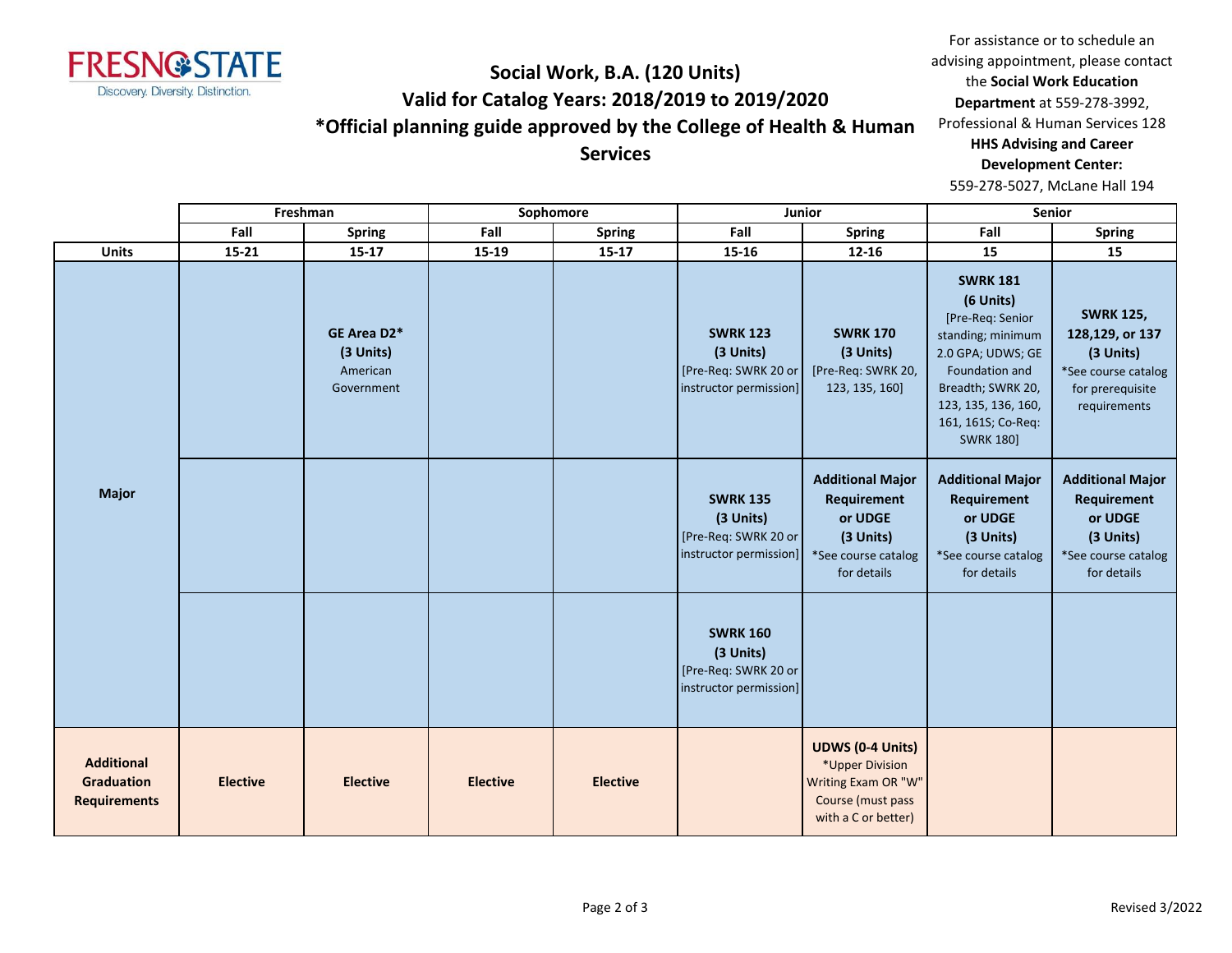

## **Social Work, B.A. (120 Units) Valid for Catalog Years: 2018/2019 to 2019/2020 \*Official planning guide approved by the College of Health & Human**

**Services**

For assistance or to schedule an advising appointment, please contact the **Social Work Education Department** at 559-278-3992, Professional & Human Services 128 **HHS Advising and Career Development Center:**  559-278-5027, McLane Hall 194

|       | Freshman          |               | Sophomore |                    | Junior    |               | <b>Senior</b> |               |
|-------|-------------------|---------------|-----------|--------------------|-----------|---------------|---------------|---------------|
|       | Fall              | <b>Spring</b> | Fall      | <b>Spring</b>      | Fall      | <b>Spring</b> | Fall          | <b>Spring</b> |
| Units | 1 P. 34.<br>TJ-TT | $15 - 17$     | 15-19     | 4 E. 4 T<br>15-T V | $15 - 16$ | $12 - 16$     | --            | --            |

**FOOTNOTES:**

**PrerequisitesorCorequisites:** Other restrictions may apply. Please see your course catalog for detailed prerequisiteorcorequisite requirements.

Grade Requirements: CR/NC grading is not permitted in the Social Work major with the exception of SWRK 181 and 182. Students must attain a minimum grade of C in each required course in the Social Work major. A GPA of 2.7 or greater is required for Pre-Social Work courses. These courses, noted with \* must be passed with a grade of "C" or higher.

General Education: Units in this area may be used toward a double major or minor (see Double Major or departmental minor). Consult the appropriate department chair, program coordinator, or faculty adviser for further information. With proper selection, 15 units of additional requirements for the Social Work major also may be applied toward fulfilling GE. Consult the department chair, program coordinator, or faculty adviser for details.

**Electives (9-24 units):** Units in this area may be used toward a double major or minor. Students must earn a minimum of 120 units total to graduate. The number of required elective units may vary, depending on the amount of units earned from major and GE courses.

Upper Division Writing Skills requirement (UDWS): All undergraduate students must demonstrate competency in writing skills by passing the Upper Division Writing Exam (UDWE) or by obtaining a C or better in an approved upper division writing course, identified by the letter "W."

Substitutions: If substitutions/exceptions/waivers are made for any major courses that also meet GE and/or the Multicultural/International graduation requirement, the student is responsible for completing additional courses to satisfy the respective areas (GE and/or MI). This also includes the upperdivision writing requirement.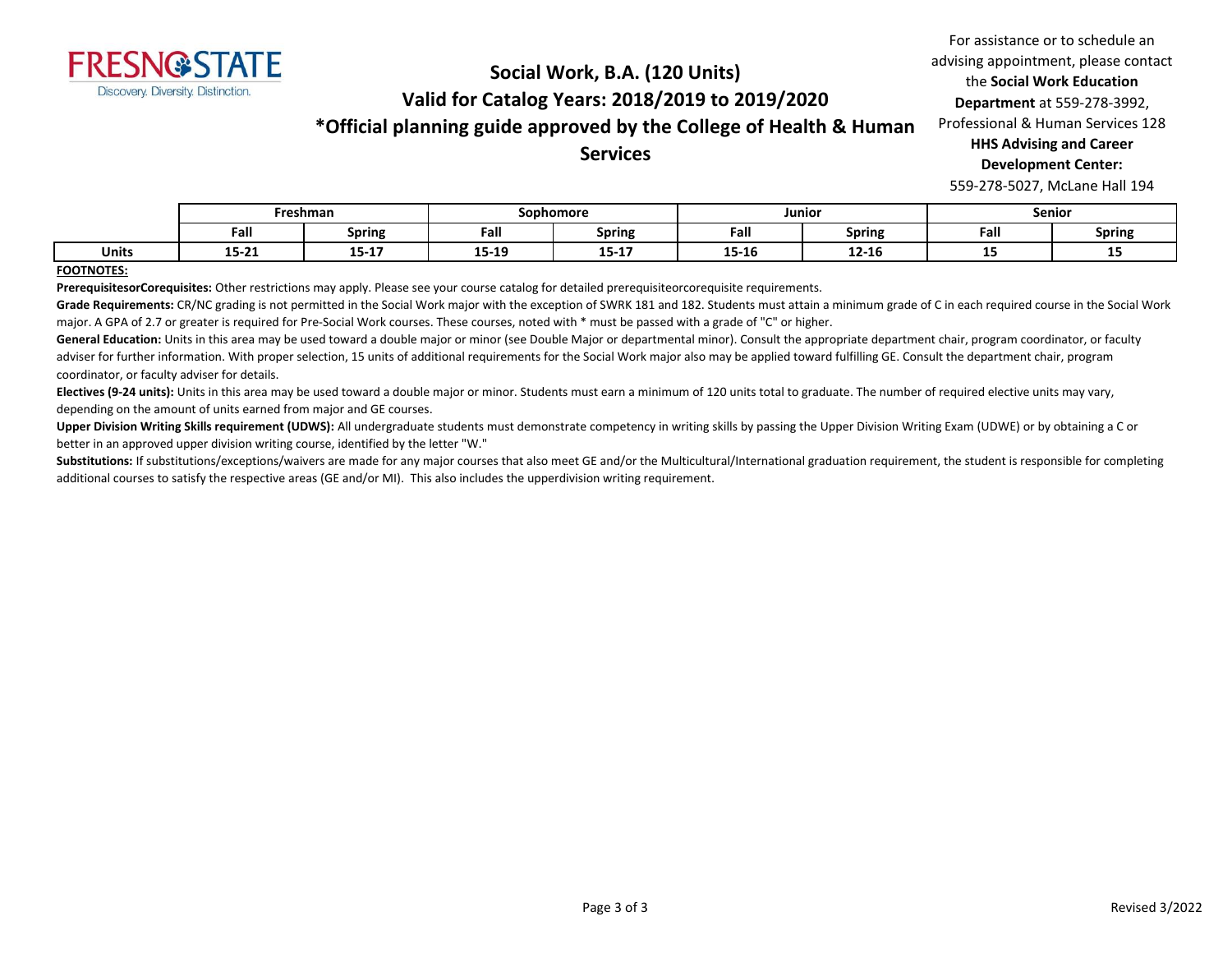

## **Social Work, B.A. (120 Units) Valid for Catalog Years: 2013/2014 to 2017/2018 \*Official planning guide approved by the College of Health & Human**

**Services**

For assistance or to schedule an advising appointment, please contact the **Social Work Education Department** at 559-278-3992, Professional & Human Services 128 **HHS Advising and Career Development Center:**  559-278-5027, McLane Hall 194

|                             |                                                                                                | Freshman                                                                                            |                                                                                                   | Sophomore                                                                            |                                                                                                                                         | Junior                                                                                    |                                                                                                                            | <b>Senior</b>                                                                                                            |
|-----------------------------|------------------------------------------------------------------------------------------------|-----------------------------------------------------------------------------------------------------|---------------------------------------------------------------------------------------------------|--------------------------------------------------------------------------------------|-----------------------------------------------------------------------------------------------------------------------------------------|-------------------------------------------------------------------------------------------|----------------------------------------------------------------------------------------------------------------------------|--------------------------------------------------------------------------------------------------------------------------|
|                             | Fall                                                                                           | <b>Spring</b>                                                                                       | Fall                                                                                              | <b>Spring</b>                                                                        | Fall                                                                                                                                    | <b>Spring</b>                                                                             | Fall                                                                                                                       | <b>Spring</b>                                                                                                            |
| <b>Units</b>                | 15-21                                                                                          | $15 - 17$                                                                                           | 15-19                                                                                             | $15 - 17$                                                                            | 15-16                                                                                                                                   | $12 - 16$                                                                                 | 15                                                                                                                         | 15                                                                                                                       |
| <b>Milestones</b>           | <b>ACDC</b> contact                                                                            | <b>ACDC</b> contact                                                                                 | <b>ACDC</b> contact                                                                               | <b>Complete LDGE</b><br><b>2.7 GPA</b>                                               | <b>BA Crswk begins</b><br><b>SWRK Major</b>                                                                                             | <b>SW161</b>                                                                              | <b>SWRK181</b><br>Internship                                                                                               | <b>SWRK182</b><br>Internship                                                                                             |
|                             | <b>B2 (3-4 Units)</b><br><b>Life Sciences</b>                                                  | <b>D1 (3 Units)</b><br><b>American History</b>                                                      | <b>B1 (3-4 Units)</b><br><b>Physical Sciences</b>                                                 | <b>UDGE Area IB</b><br>(3 Units)<br><b>Physical Universe &amp;</b><br>Its Life Forms |                                                                                                                                         |                                                                                           |                                                                                                                            |                                                                                                                          |
| General<br><b>Education</b> | <b>B3 (0-3 Units)</b><br>Lab                                                                   |                                                                                                     | <b>C2 (3-4 Units)</b><br><b>Humanities</b>                                                        | <b>UDGE Area IC</b><br>$(3-4)$<br><b>Arts &amp; Humanities</b>                       |                                                                                                                                         |                                                                                           |                                                                                                                            |                                                                                                                          |
|                             | <b>C1 (3-4 Units)</b><br>Arts                                                                  |                                                                                                     | C1/C2 (3-4 Units)<br><b>Arts or Humanities</b>                                                    |                                                                                      |                                                                                                                                         |                                                                                           |                                                                                                                            |                                                                                                                          |
| <b>Major</b>                | <b>GE Area A2</b><br>(3 Units)<br>Written<br>Communication<br>*Must pass with a C<br>or better | <b>GE Area A1</b><br>(3 Units)<br><b>Oral Communication</b><br>*Must pass with a C<br>or better     | <b>GE Area E*</b><br><b>PH 90</b><br>(3 Units)<br>Lifelong<br>Understanding & Self<br>Development | GE Area D3*<br><b>ECON 25, 40,</b><br>or 50<br>(3 Units)<br><b>Social Science</b>    | <b>GE Area ID or</b><br><b>Additional Major</b><br>Requirement<br>$(3-4$ Units)<br>Social, Political, &<br><b>Economic Institutions</b> | <b>SWRK 136</b><br>(3 Units)                                                              | <b>SWRK 171</b><br>(3 Units)<br>[Pre-Req: SWRK 170]                                                                        | <b>SWRK 182</b><br>(6 Units)<br>[Pre-Req: Senior<br>standing; minimum 2.0<br>GPA; SWRK 181; Co-<br><b>Reg: SWRK 1831</b> |
|                             | <b>GE Area A3</b><br>(3 Units)<br><b>Critical Thinking</b><br>*Must pass with a C<br>or better | <b>GE Area B4</b><br>$(3-4$ Units)<br>Quantitative<br>Reasoning<br>*Must pass with a C<br>or better |                                                                                                   | <b>SWRK 20</b><br>$(3$ Units)*                                                       | <b>GE Area MI or</b><br><b>Additional Major</b><br><b>Requirement</b><br>(3 Units)<br>Multicultural /<br>International                  | <b>SWRK 161</b><br>or<br><b>161S</b><br>(3 Units)<br>[Pre-Req: SWRK 20,<br>123, 135, 160] | <b>SWRK 180</b><br>(3 Units)<br>[Pre-Req: SWRK 20,<br>123, 135, 136, 160,<br>161, 161S; UDWS; Co-<br><b>Req: SWRK 181]</b> | <b>SWRK 183</b><br>(3 Units)<br>[Pre-Req: SWRK 180,<br>181; Co-Req: SWRK<br>1821                                         |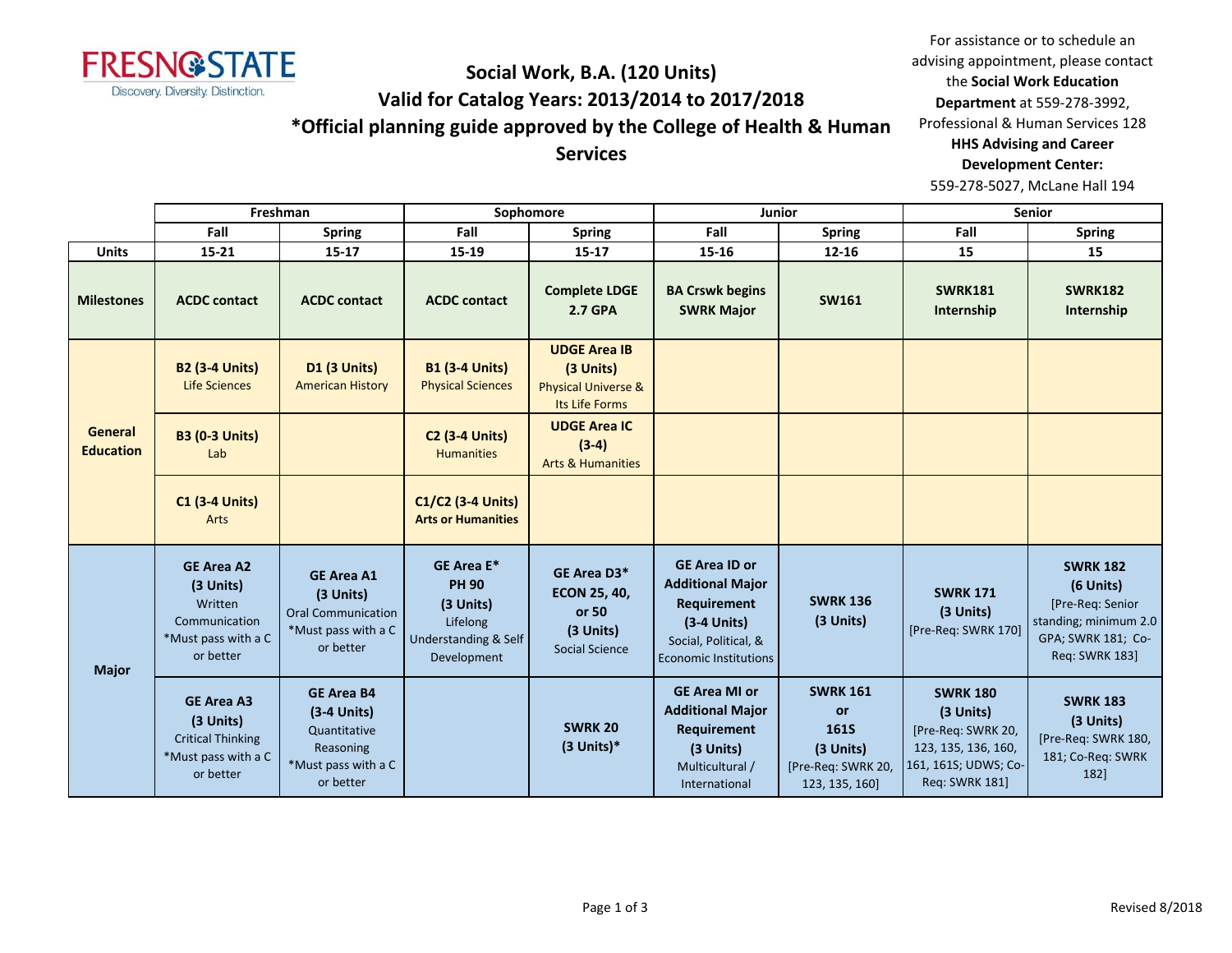

# **Social Work, B.A. (120 Units) Valid for Catalog Years: 2013/2014 to 2017/2018 \*Official planning guide approved by the College of Health & Human**

For assistance or to schedule an advising appointment, please contact the **Social Work Education Department** at 559-278-3992, Professional & Human Services 128 **HHS Advising and Career Development Center:**  559-278-5027, McLane Hall 194

**Services**

|                  | Freshman        |                                                    | Sophomore       |                 | Junior                                                                         |                                                                                                               | Senior                                                                                                                                                                                             |                                                                                                       |
|------------------|-----------------|----------------------------------------------------|-----------------|-----------------|--------------------------------------------------------------------------------|---------------------------------------------------------------------------------------------------------------|----------------------------------------------------------------------------------------------------------------------------------------------------------------------------------------------------|-------------------------------------------------------------------------------------------------------|
|                  | Fall            | <b>Spring</b>                                      | Fall            | <b>Spring</b>   | Fall                                                                           | <b>Spring</b>                                                                                                 | Fall                                                                                                                                                                                               | <b>Spring</b>                                                                                         |
| <b>Units</b>     | $15 - 21$       | $15 - 17$                                          | 15-19           | $15 - 17$       | 15-16                                                                          | $12 - 16$                                                                                                     | 15                                                                                                                                                                                                 | 15                                                                                                    |
| <b>Major</b>     |                 | GE Area D2*<br>(3 Units)<br>American<br>Government |                 |                 | <b>SWRK 123</b><br>(3 Units)<br>[Pre-Req: SWRK 20 or<br>instructor permission] | <b>SWRK 170</b><br>(3 Units)<br>[Pre-Req: SWRK 20,<br>123, 135, 160]                                          | <b>SWRK 181</b><br>(6 Units)<br>[Pre-Req: Senior<br>standing; minimum<br>2.0 GPA; UDWS; GE<br>Foundation and<br>Breadth; SWRK 20,<br>123, 135, 136, 160,<br>161, 161S; Co-Req:<br><b>SWRK 180]</b> | SWRK 125, 128, 129,<br>or 137<br>(3 Units)<br>*See course catalog for<br>prerequisite<br>requirements |
|                  |                 |                                                    |                 |                 | <b>SWRK 135</b><br>(3 Units)<br>[Pre-Req: SWRK 20 or<br>instructor permission] | <b>Additional Major</b><br>Requirement<br>or UDGE<br>(3 Units)<br>*See course catalog<br>for details          | <b>Additional Major</b><br>Requirement<br>or UDGE<br>(3 Units)<br>*See course catalog<br>for details                                                                                               | <b>Additional Major</b><br>Requirement<br>or UDGE<br>(3 Units)<br>*See course catalog<br>for details  |
|                  |                 |                                                    |                 |                 | <b>SWRK 160</b><br>(3 Units)<br>[Pre-Req: SWRK 20 or<br>instructor permission] |                                                                                                               |                                                                                                                                                                                                    |                                                                                                       |
| <b>Electives</b> | <b>Elective</b> | <b>Elective</b>                                    | <b>Elective</b> | <b>Elective</b> |                                                                                | <b>UDWS (0-4 Units)</b><br>*Upper Division<br>Writing Exam OR "W"<br>Course (must pass<br>with a C or better) |                                                                                                                                                                                                    |                                                                                                       |